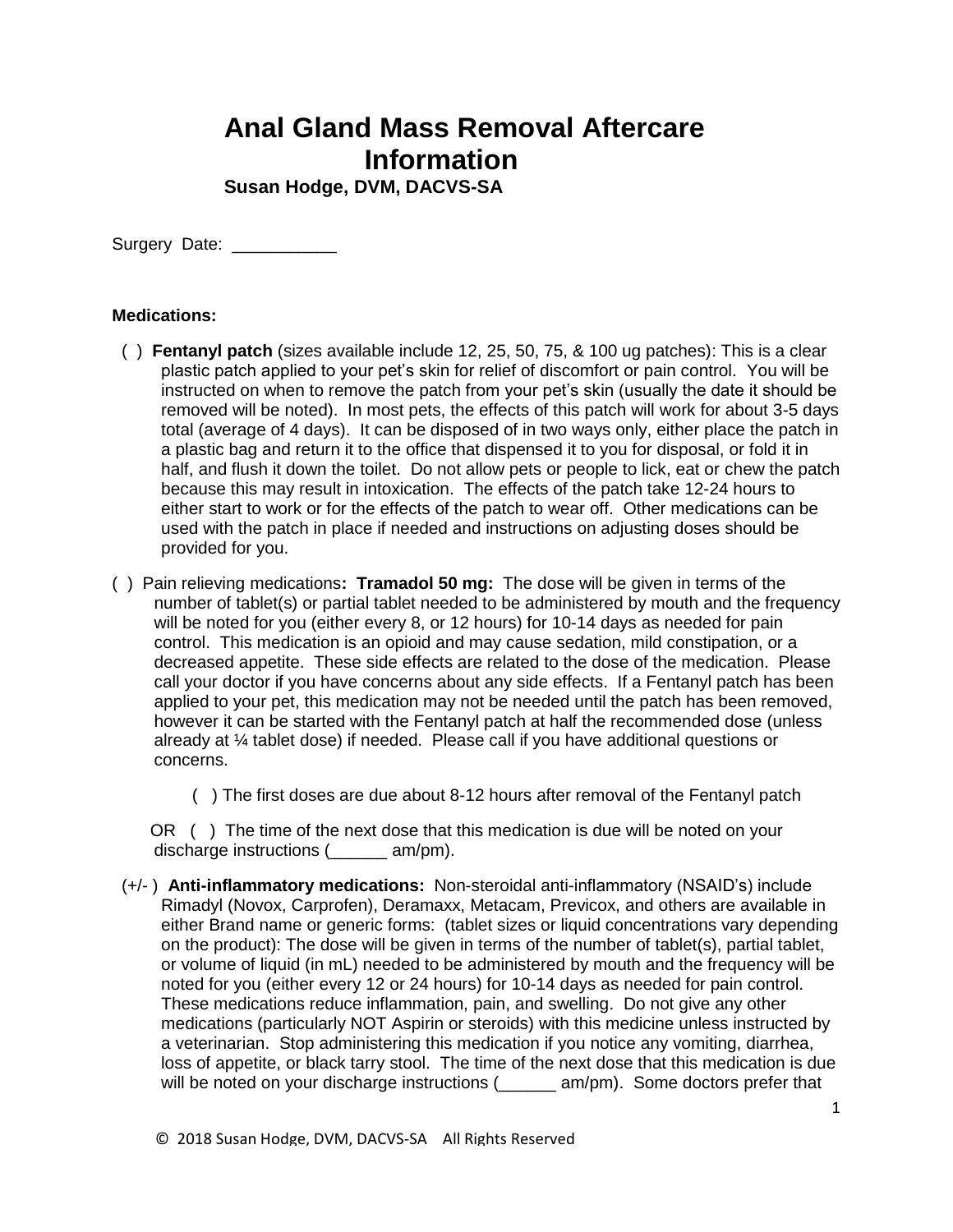this medication is not started until your pet leaves the hospital and is eating more normally.

- ( ) **Antacids** such as Pepcid AC (Famotidine) or Zantac (Ranitidine) may be recommended: The dose will be given in terms of the number of tablet(s) needed to be administered by mouth and the frequency will be noted for you (either every 12 or 24 hours) for 5-7 days. This is an acid reducing medication which can be purchased over-the-counter in any pharmacy, drug store, or grocery store. The time of the next dose that this medication is due will be noted on your discharge instructions (am/pm).
- ( ) **Other: Antibiotics** may be administered if needed, depending on the case. The dose will be given in terms of the number of tablet(s)/capsule(s) needed to be administered by mouth and the frequency will be noted for you (either every 12 or 24 hours) for the appropriate number of days. Antibiotics would be used to prevent infection or treat contamination noted at the time of surgery. Any antibiotic may cause nausea, vomiting, or diarrhea. Most side effects can be minimized by administering the medication with food. The time of the next dose that this medication is due will be noted on your discharge instructions (  $am/m$ ).
- ( ) **Other: Metronidazole:** The dose will be given in terms of the number of tablet(s) or partial tablets needed to be administered by mouth and the frequency will be noted for you (every 12 hours) for the appropriate number of days. This is an intestinal antibiotic used to help control the bacteria in the colon in order to prevent infection or treat contamination noted at the time of surgery. Any antibiotic may cause nausea, vomiting, or diarrhea. Most side effects can be minimized by administering the medication with food. The time of the next dose that this medication is due will be noted on your discharge instructions  $(\_\_\_\_$ am/pm).
- ( ) Other: **Lactulose**: The dose will be given by a volume needed (\_\_\_\_\_ mL) by mouth every 8-12 hours for 21-30 days. This is a medication that softens the stool. We do not want your pet straining to have a bowel movement and this will minimize any tension on the incision as stool is passed. The goal is not to have diarrhea, but soft stool. The dose of this medication can be adjusted at home by you, either by adjusting the number of times it is given per day or the volume given at each dose to obtain a stool consistency that is soft like pudding, but not liquid. Here are some tips for adjusting the dose:
	- If severe diarrhea is noted, please skip one dose and reduce the next dose by half and continue at the previous frequency.
	- Additionally if a firm or normal stool is observed, please increase the frequency of administration by one dose per day (if giving 3 times a day increase to 4 times a day or increase the volume given at each dose by half). The next timing of the dose will be given as \_\_\_\_\_\_\_ am/pm.
	- ( ) Other:

**Exercise:** Limit activity for the next 3 weeks. Your pet should be kept in a crate, playpen, or confined to a small space at all times unless under direct supervision for the first 3 weeks. No jumping, running, or rough-housing with other pets or people. Unrestricted activity may result in more pain, break down of the abdominal incision, or other complications.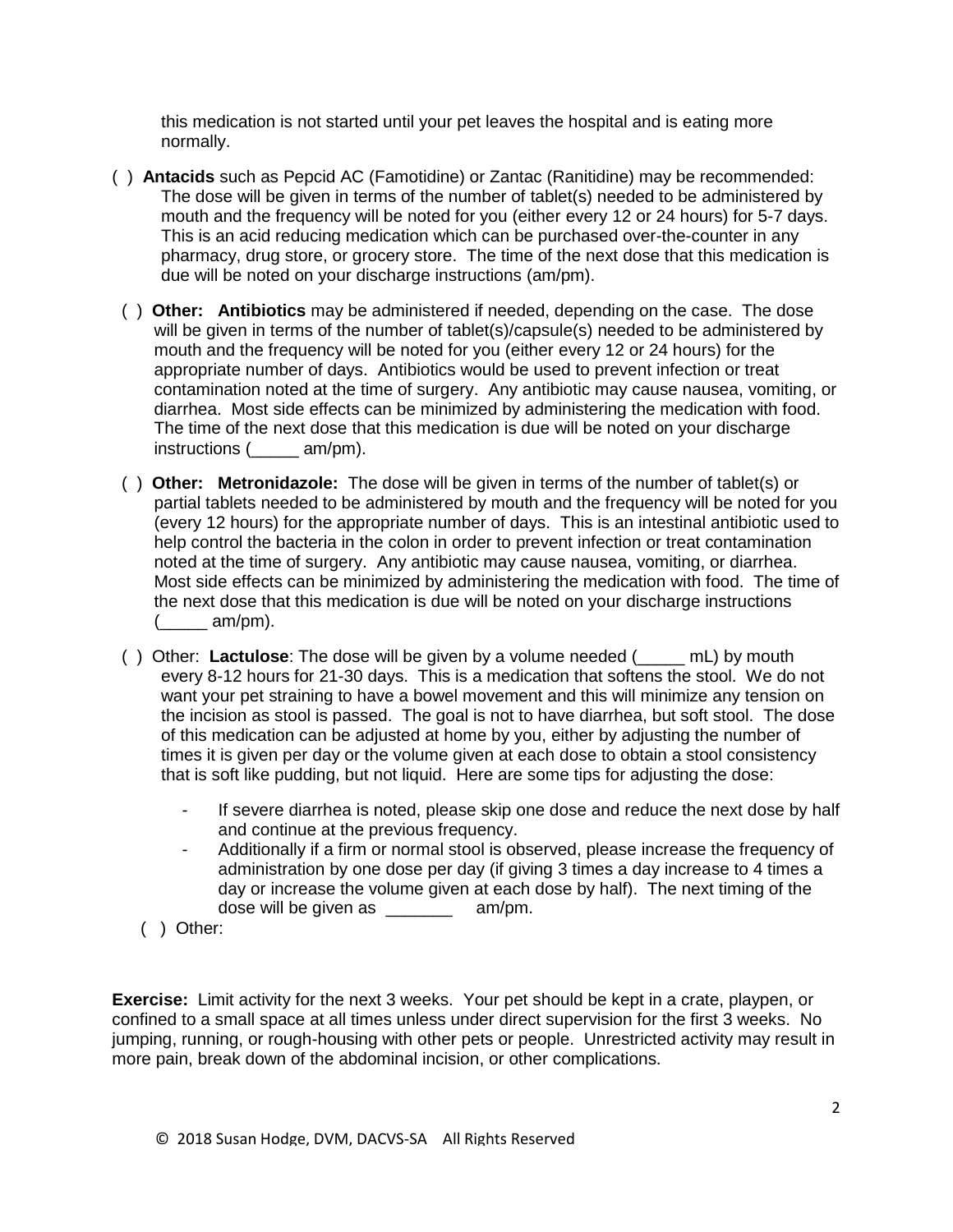( ) Short walks are permitted on a leash only (10 minutes maximum). Do not leave your pet off the leash or unattended outside during the time of exercise restriction.

## For Cats:

- ( ) Please do not let your pet outside during recovery.
- ( ) LITTER PAN Use shredded paper or Yesterdays News for litter for 2-3 weeks.

( ) LAB /BIOPSY RESULTS: Results of the submitted samples should return in 5-7 days time. Dr. Hodge will call you with these results, but please call if you have not heard from her in 7 days. A copy of these results will be sent to your regular veterinarian after review.

**Incision:** Some swelling after surgery is expected and will be more significant if your pet is allowed to be too active. The incision is usually closed with absorbable suture and will get dirty due to the close location for defecation. Please check the incision daily and clean it with either a warm water washcloth or baby wipe to prevent irritation. Neosporin or Vaseline can be applied over the incision if there is irritation as this will help seal the area. We do not want your pet to lick at their incision/hind end during healing, so please use the Elizabethan collar from us, your regular veterinarian, or a pet supply store. Another option is to place boxer shorts on your pet depending on the location of the incision and their tolerance of these pieces of clothing. Please call if you notice swelling, discharge, or discomfort in the incision area.

( X ) SPECIAL INSTRUCTIONS: Some straining can be expected for the first 2-3 days following surgery. Some blood is expected to be noted either in the stool or near the incision for the first 3-5 days following surgery; however there should not be an excessive amount of bleeding. Please call if you have concerns or questions.

Nausea is common following General Anesthesia, in case of nausea:

FOOD AND WATER: Large intakes of food and water following a hospital visit are common due to the excitement of returning home. This type of vomiting can often be eliminated by not allowing access to food or water for 2 hours after returning home.

o A bland/special diet is recommended for up to a couple of weeks.

A bland diet such as Eukanuba Low Residue, Hill's I/D, or Royal Canine Intestinal diets can be purchase or a home-made diet can be made with a 50:50 mixture of a cooked protein source such as hamburger, turkey, chicken, or cottage cheese (all fat removed) combined with a carbohydrate source such as rice, pasta, or mashed potato. We recommend gradually mixing the regular diet into this bland diet during the first week home.